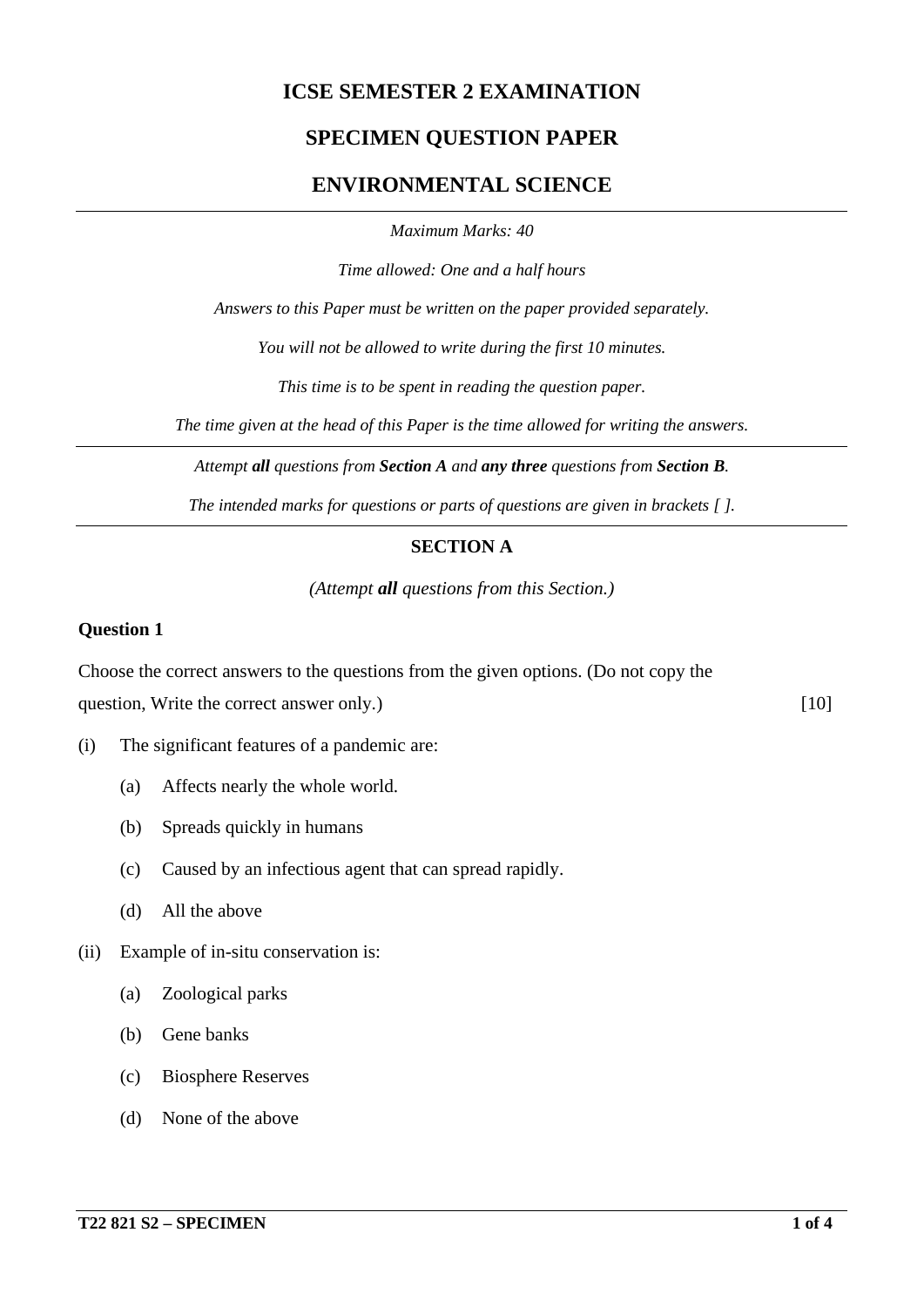(iii) Liquid fuel obtained from biomass is:

- (a) Kerosene
- (b) Ethanol
- (c) Solar energy
- (d) Electricity
- (iv) Geothermal energy is used for:
	- (a) Cooking
	- (b) Bathing
	- (c) Space heating
	- (d) All the above

#### (v) Composting is:

- (a) Breakdown of organic waste by microorganism.
- (b) Sustainable method of waste management.
- (c) Statement 1 and 2
- (d) Only statement 2
- (vi) Multinational companies in India:
	- (a) Microsoft
	- (b) Infosys
	- (c) IBM
	- (d) All of the above
- (vii) Bhopal Gas Tragedy occurred due to:
	- (a) Nuclear explosion
	- (b) Castor bean
	- (c) LPG
	- (d) Methyl Iso Cyanate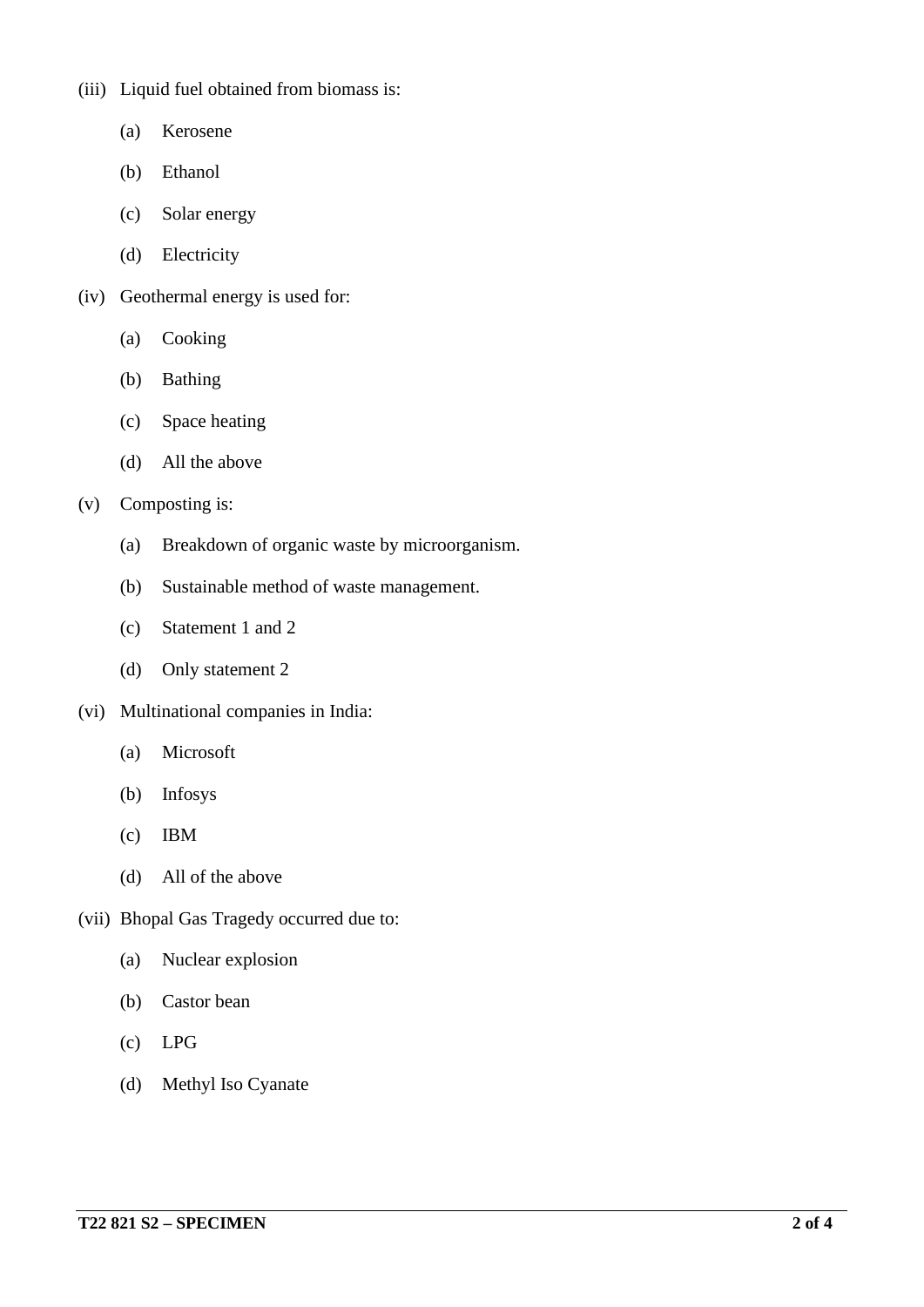- (viii) Global environmental Facility focuses on:
	- (a) Conservation of loss on biodiversity
	- (b) Empowerment of women
	- (c) Family planning
	- (d) None of the above
- (ix) Adopting alternative technology:
	- (a) Lavish lifestyle
	- (b) Use of material that are recyclable
	- (c) Survey of waste land
	- (d) Genetic engineering

(x) The G20 Summit held in October 2021 was held in  $\frac{1}{\sqrt{1-\frac{1}{\sqrt{1-\frac{1}{\sqrt{1-\frac{1}{\sqrt{1-\frac{1}{\sqrt{1-\frac{1}{\sqrt{1-\frac{1}{\sqrt{1-\frac{1}{\sqrt{1-\frac{1}{\sqrt{1-\frac{1}{\sqrt{1-\frac{1}{\sqrt{1-\frac{1}{\sqrt{1-\frac{1}{\sqrt{1-\frac{1}{\sqrt{1-\frac{1}{\sqrt{1-\frac{1}{\sqrt{1-\frac{1}{\sqrt{1-\frac{1}{\sqrt{1-\frac{1}{\$ 

- (a) Rome
- (b) Argentina
- (c) Riyadh
- (d) None of the above

#### **SECTION B**

#### *(Attempt any three questions from this Section.)*

#### **Question 2**

| (i)  | Define hotspot biodiversity.                                   | [2]               |
|------|----------------------------------------------------------------|-------------------|
| (ii) | What happens when we accumulate waste in our environment?      | $\lceil 2 \rceil$ |
|      | (iii) State any three advantages of nuclear energy.            | [3]               |
| (iv) | What are the main characteristics of a Multi-National Company? | [3]               |

### **Question 3**

| (i)  | Mention any two advantages of landfills.                     |  |
|------|--------------------------------------------------------------|--|
| (ii) | What are the primary objectives of a Multi-National Company? |  |